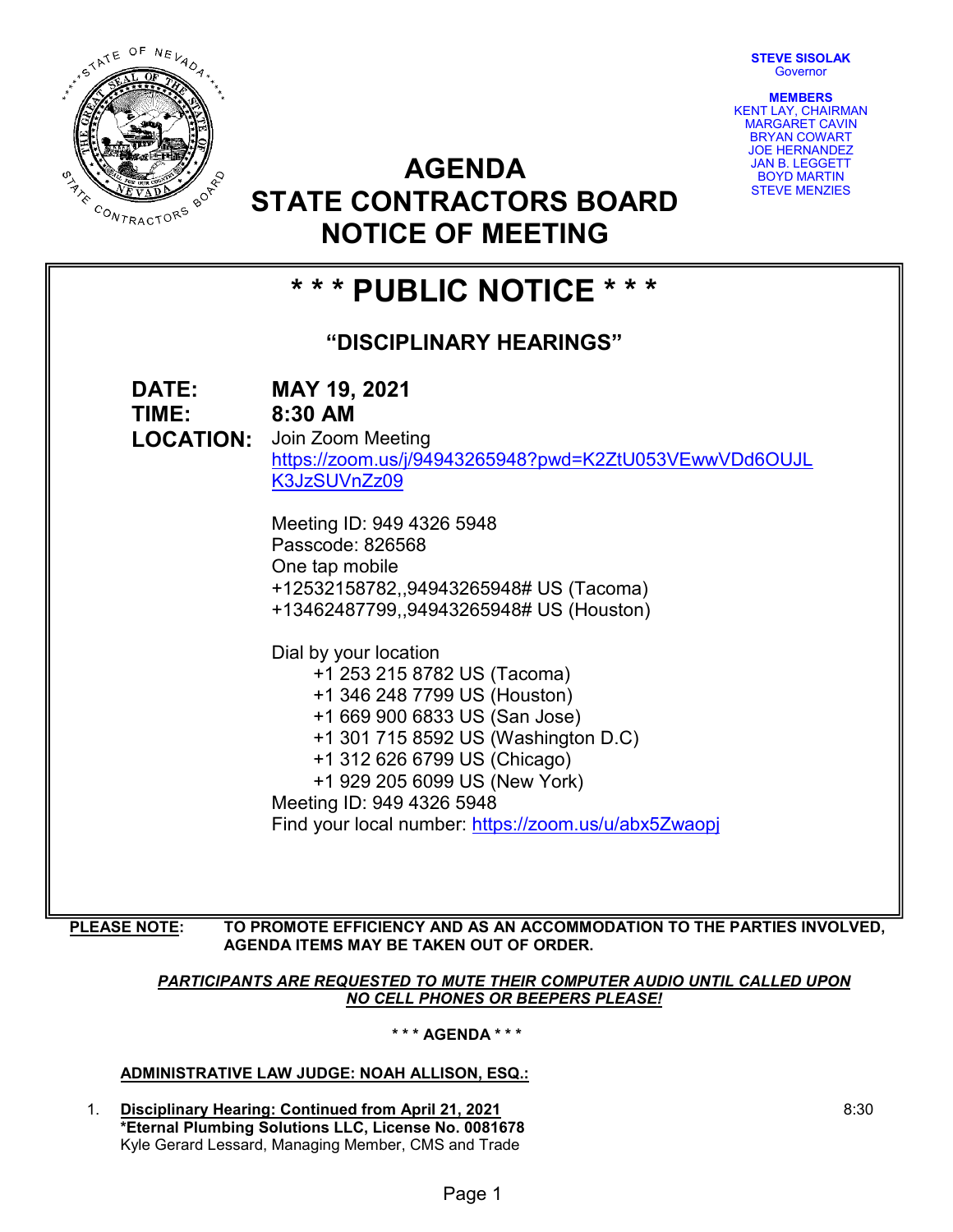- 2. **Disciplinary Hearing: Continued from December 16, 2021 \*Mad Dog Construction Inc, dba Petra Construction, License Nos. 0072952, 0077474** Mark Andrew Deaville, President, CMS, Trade Jill Ann Deaville, Secretary, Treasurer
- 3. **Disciplinary Hearing: Continued from December 16, 2020 2T Concrete LLC, License No. 0075258** Anthony Michael Thomas, Member, Managing Member, CMS, Trade Christine Marie Thomas, Member, Managing Member
- 4. **Disciplinary Hearing: \* Michael Serwicki aka Mike's Pro Handyman, Unlicensed** Michael Serwicki
- 5. **Disciplinary Hearing: \*Theresa Strong, aka Terry Strong Kitchen & Bath Design, Unlicensed** Theresa Strong
- 6. **Disciplinary Hearing: \*Mainline Maintenance LLC, License No. 0078116** Thomas Ignacio Estrada, Managing Member William Arnold Estrada, Jr., Managing Member, CMS, Trade
- 7. **Disciplinary Hearing: \*K&M Construction dba Cooler Days, License No. 0070826** Kelly Jo Domsch, President, CMS, Trade

\* Adjournment

**\*Denotes items on which action may occur.**

## **PUBLIC NOTICE**

Pursuant to Section 1 of the Declaration of Emergency Directive 006 ("Directive 006"), the requirement contained in NRS 241.023(1)(b) that there be a physical location designated for meetings of public bodies where members of the public are permitted to attend and participate has been suspended. Pursuant to Section 3 of Directive 006, the requirement contained in NRS 624.020(4)(a) that public notice agendas be posted at physical locations within the State of Nevada has likewise been suspended.

Notice of this meeting was posted on the Nevada State Contractors Board Internet Website and the Public Notice Website.

## **PLEASE NOTE:**

- 1) Persons/facilities desiring copies of the board's agenda must submit their request in writing every six months.
- 2) With regard to any board meeting, it is possible that an amended notice will be published adding new items to the original agenda. Amended notices will be posted in accordance with the Open Meeting Law: however, they will not be mailed to individuals on the board's mailing list.
- 3) Members of the public who are disabled and require special accommodations or assistance at the meeting are requested to notify the board office in writing at 5390 Kietzke Lane, Suite 102, Reno, NV 89511 or by calling 775-688-1141 prior to the date of the meeting.